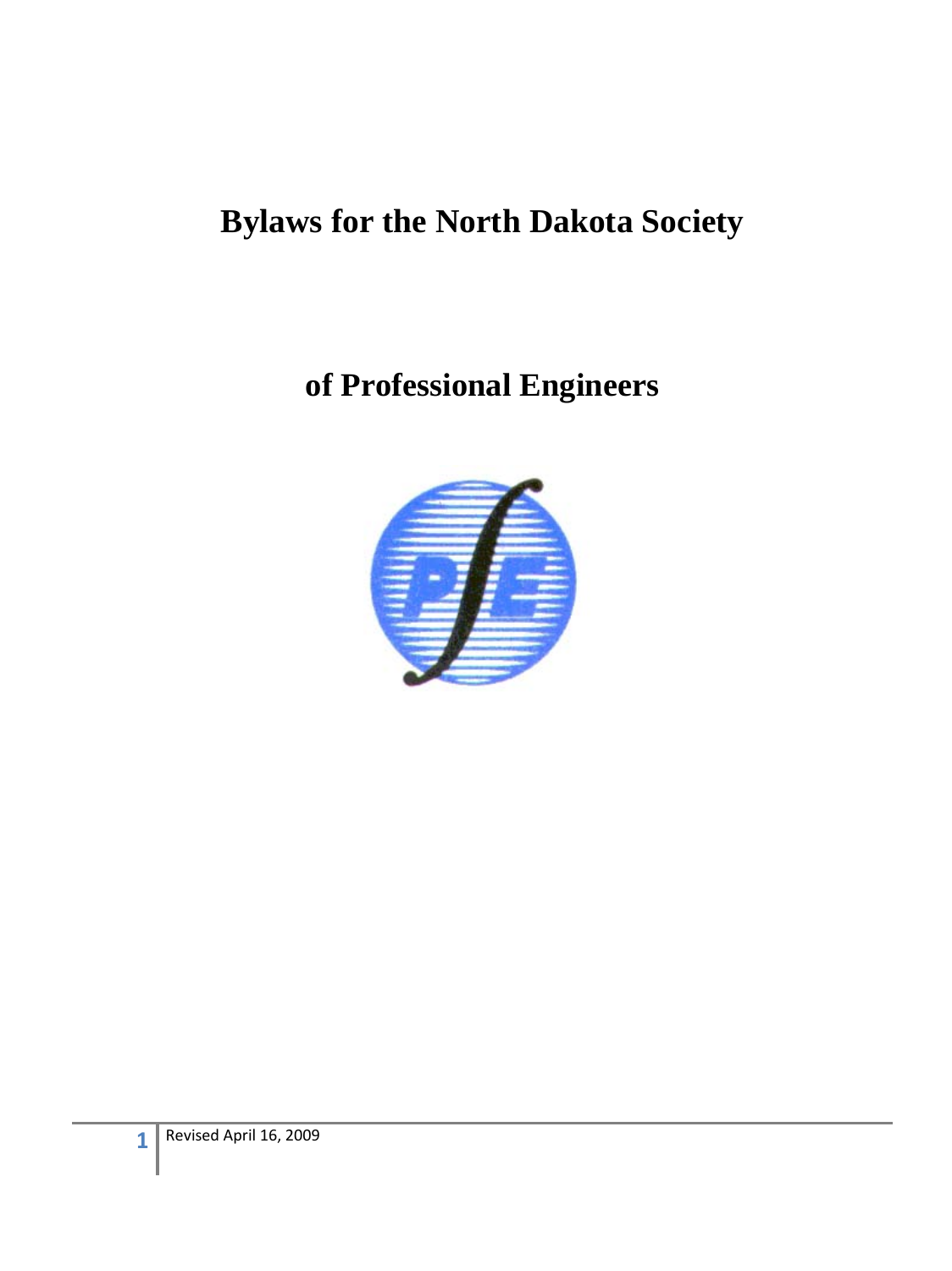## **Table of Contents**

## page number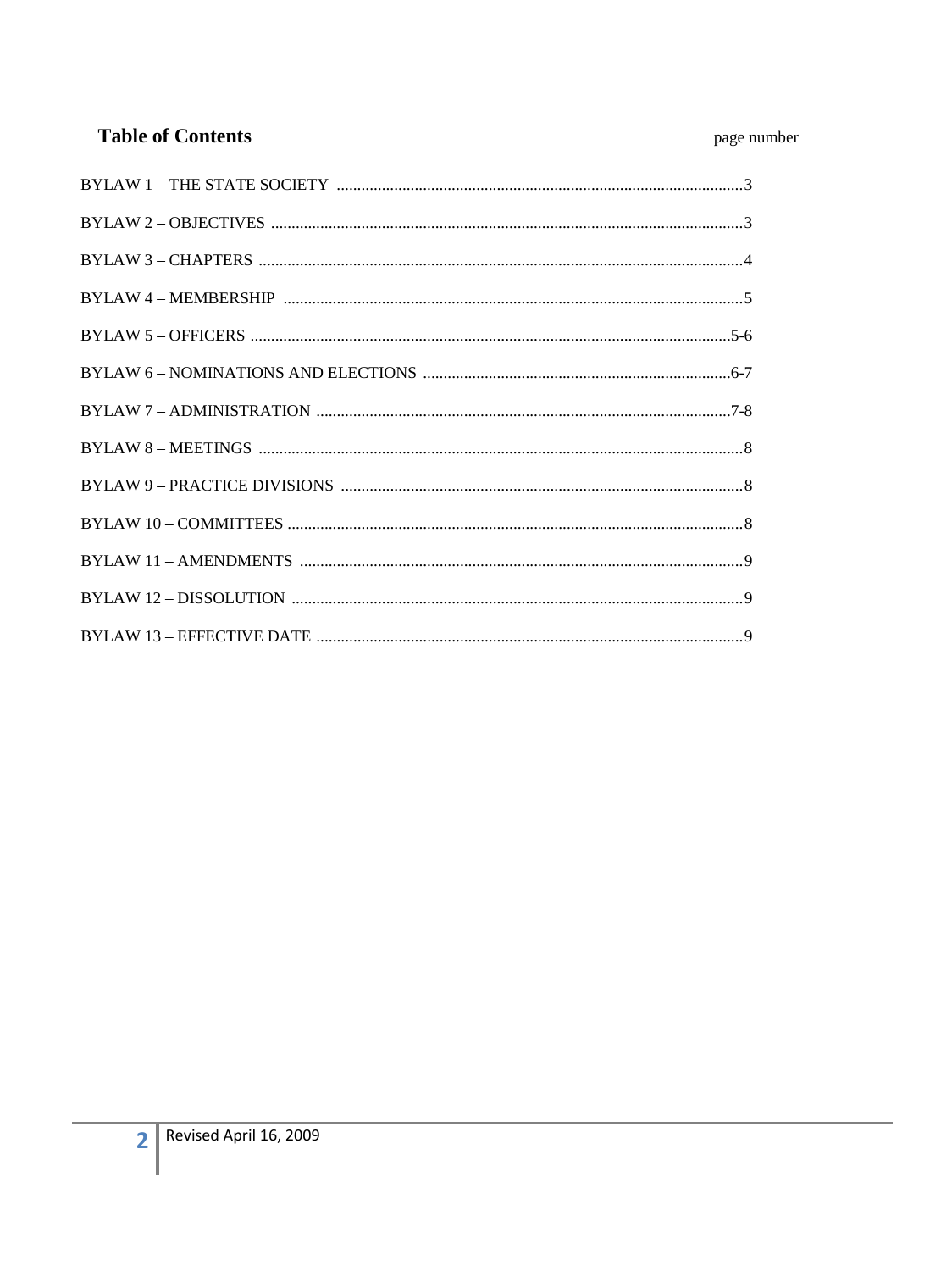# **NORTH DAKOTA SOCIETY OF PROFESSIONAL ENGINEERS BYLAWS**

#### **PREAMBLE**

Recognizing that service to the public, to the State, and to the profession is a fundamental obligation of the professional engineer, the North Dakota Society of Professional Engineers does hereby dedicate itself to the promotion and protection of the profession of engineering as a social and economic influence vital to the welfare of the community and all mankind.

#### **BYLAW 1. - THE STATE SOCIETY**

- Section 1. NAME. The name of this organization shall be the North Dakota Society of Professional Engineers, hereinafter called the State Society.
- Section 2. AFFILIATION. The State Society shall be affiliated with the National Society of Professional Engineers, hereinafter called NSPE.
- Section 3. INCORPORATION. The State Society shall be incorporated under the laws of the State of North Dakota as a Section 501 (c) (6) nonprofit organization.
- Section 4. INSIGNIA. An official insignia shall be designed and adopted by a majority vote of the membership of the State Society. Use and display of this insignia shall be limited to members only unless prior approval has been obtained from the Board of Directors.
- Section 5. SEAL. An official seal shall be designed and adopted by a majority vote of the membership of the State Society for use on official documents such as certificates of membership, awards, and special recognition.

#### **BYLAW 2. - OBJECTIVES**

Section 1. The object of this State Society shall be the advancement of the profession of engineering in the State of North Dakota, as generally outlined in the Articles of Incorporation. This shall be deemed to include the following:

a) Protection of the public welfare by encouraging all qualified engineers to seek legal status through registration,

- b) Uniting all professional engineers of the state in one organization,
- c) Advancement of the professional, social, and economic interests of the professional engineer,
- d) Advancement and protection of the interests of the engineer intern,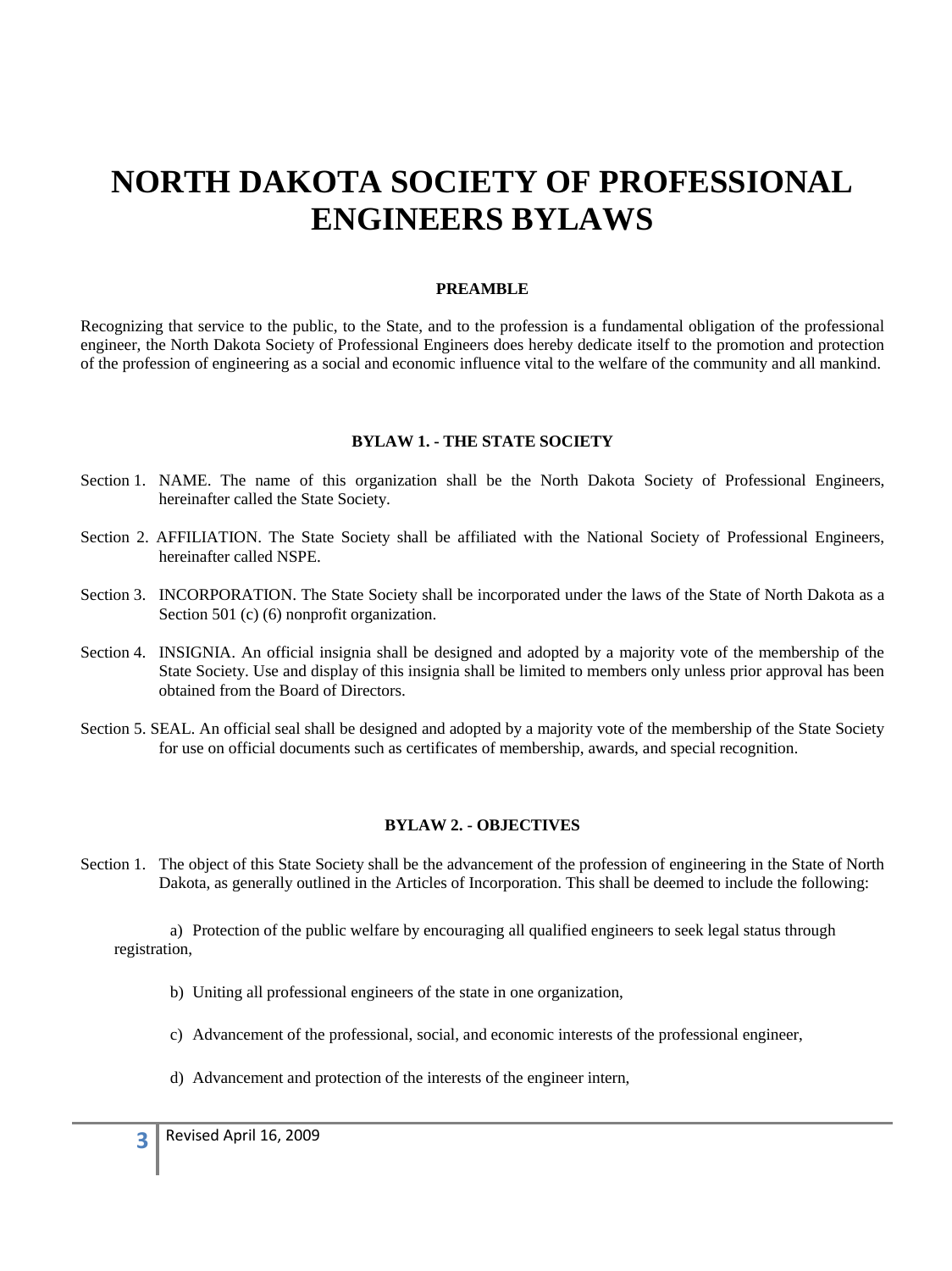e) Promotion of high standards of engineering education,

f) Representation for the professional engineer in legislative matters affecting the profession,

g) Cultivation of public appreciation for the work of the professional engineer through improved public relations,

- h) Development of a civic consciousness by members of the engineering profession, and
- i) Establishment and preservation of high standards of ethical conduct in all professional matters.

#### **BYLAW 3 - CHAPTERS**

- Section 1. The membership of the State Society shall be organized into Chapters. The Board of Directors shall recommend to the State Society the redefinition of boundaries and the chartering, combining, or dissolving of Chapters, according to the rules and regulations established by the State Society, as outlined in the Bylaws. Each Chapter thus formed shall have at least ten members above the Student Member grade.
- Section 2. The existing Chapters of this State Society shall be as follows:

Chapter 1. Counties of Grand Forks, Nelson, Walsh, Pembina, Cavalier, Ramsey, Eddy, Benson, and Towner.

Chapter 2. Counties of Rolette, Pierce, McHenry, Bottineau, Renville, Ward, Mountrail, Burke, Divide, Williams, and McKenzie.

Chapter 3. Counties of Golden Valley, Slope, Bowman, Adams, Hettinger, Stark, Dunn, Billings, McLean, Mercer, Oliver, Morton, Grant, Sioux, Emmons, Burleigh, Wells, Logan, Kidder, Sheridan, and McIntosh.

Chapter 4. Counties of Foster, Cass, Stutsman, LaMoure, Dickey, Steele, Barnes, Traill, Richland, Sargent, Ransom, and Griggs.

- Section 3. Each Chapter chartered by the State Society shall adopt such Bylaws for its operation as it may deem proper, provided that nothing contained therein shall conflict with or contravene the Bylaws of the State Society. Duly adopted chapter bylaws shall be submitted to the State Society for archiving.
- Section 4. The Chapters shall engage only in such activities as are consistent with professional ideals and ethics. Such activities shall be restricted to the geographical area for which the Chapter is chartered, except as the Board of Directors may authorize.
- Section 5. The fiscal year and administrative years of the Chapters shall be concurrent with those of the State Society.
- Section 6. In all matters of local concern not covered by these Bylaws, chapters shall retain full autonomy, but may call upon the State Society and NSPE for advice, counsel and assistance.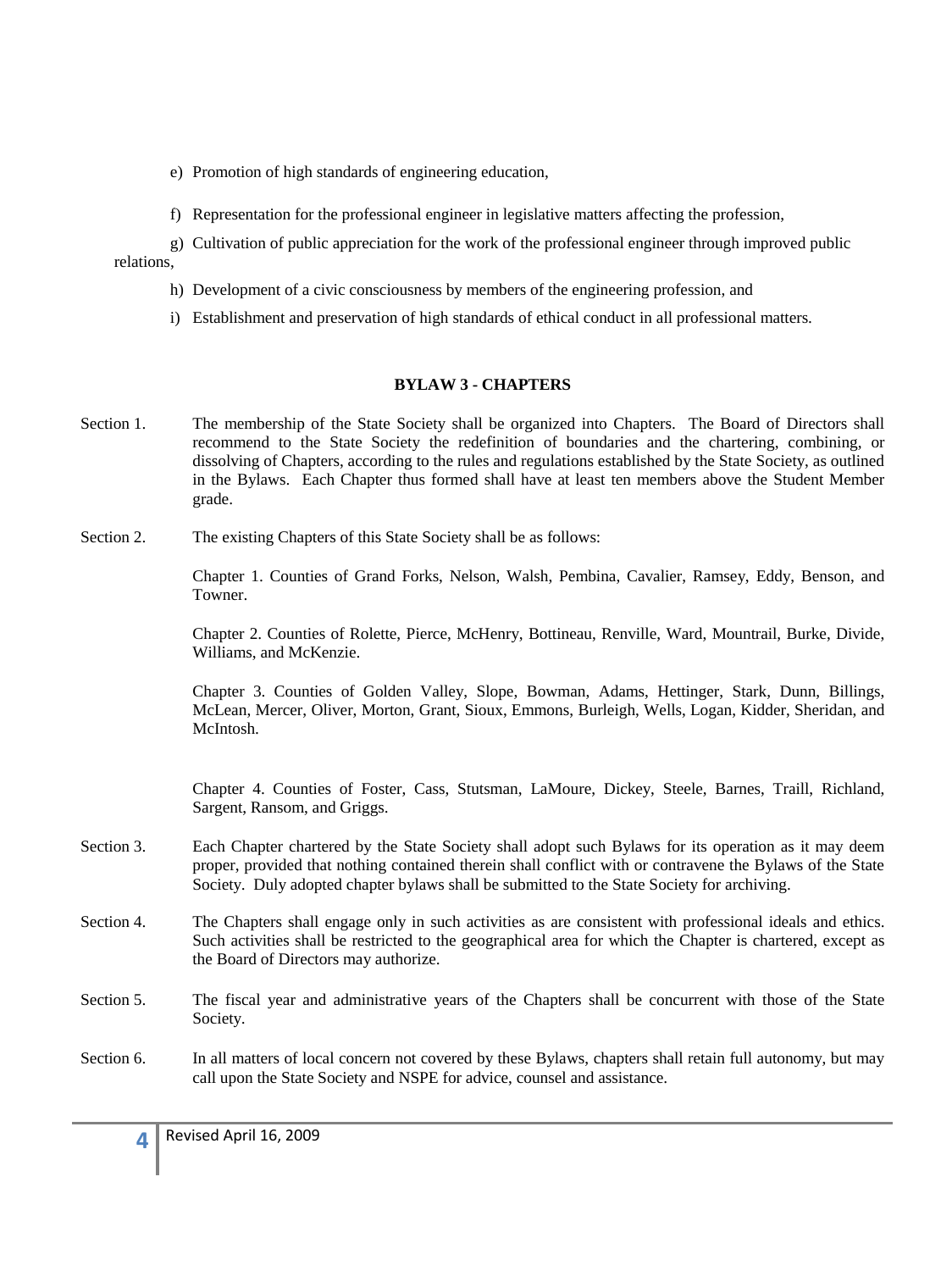- Section 7. Chapters shall not contract any debt or obligation on behalf of the State Society unless expressly authorized by the Board of Directors.
- Section 8. Student members in engineering colleges and universities may be organized into student chapters, as provided in the Operating Procedures.

#### **BYLAW 4 - MEMBERSHIP**

- Section 1. The membership grades shall coincide with those grades as set by NSPE and shall consist of Licensed Member, Licensed Life Member, Licensed Retired Member, Member, Associate Member, Fellow Member, Affiliate Member, Honorary Member, and Student Member as defined by the Bylaws of NSPE.
- Section 2. All members shall pay annual dues as set forth in the Operating Procedures. A member's dues shall be current, as defined in the Operating Procedures, for the member to receive the privileges and benefits of membership.
- Section 3. All members other than Honorary Members and Student Members shall have voting privileges in the State Society.
- Section 4. All members eligible for membership in NSPE shall be encouraged to become members of NSPE.
- Section 5. Should the licensure of a member be revoked for any reason, other than retirement from active practice, the person shall automatically cease to be a member of the State Society.
- Section 6. A member may be disciplined by the State Society for cause as provided in the State Society's operating procedures. In disciplinary matters, the Board of Directors may: (a) authorize joint action with other state societies; (b) waive jurisdiction to another State Society; or (c) request the assistance of NSPE where, in the Board of Directors judgment, the circumstances warrant.

#### **BYLAW 5 – OFFICERS**

- Section 1. The officers of the State Society shall consist of the president, president-elect, vice president, secretarytreasurer, NSPE Delegate, immediate past president and Chapter Presidents. Other ex-officio members of the State Society shall include the Chair for each active Practice Group that has been formally elected by their members as outlined in Bylaw 7. These Chairs shall not be voting members as it relates to the changes in Operating Procedures and Bylaws.
- Section 2. The President, President-Elect and Vice President shall each serve a term of one year. The Secretary-Treasurer shall serve a two year term. The officers shall have the authority to hire an Executive Secretary to assist with the administrative function of the State Society.
- Section 3. A Delegate to the NSPE House of Delegates shall be elected by the State Society to represent the State Society at the NSPE House of Delegates Assembly. This member shall serve as Delegate for a two year term and shall be eligible to serve no more than two consecutive terms.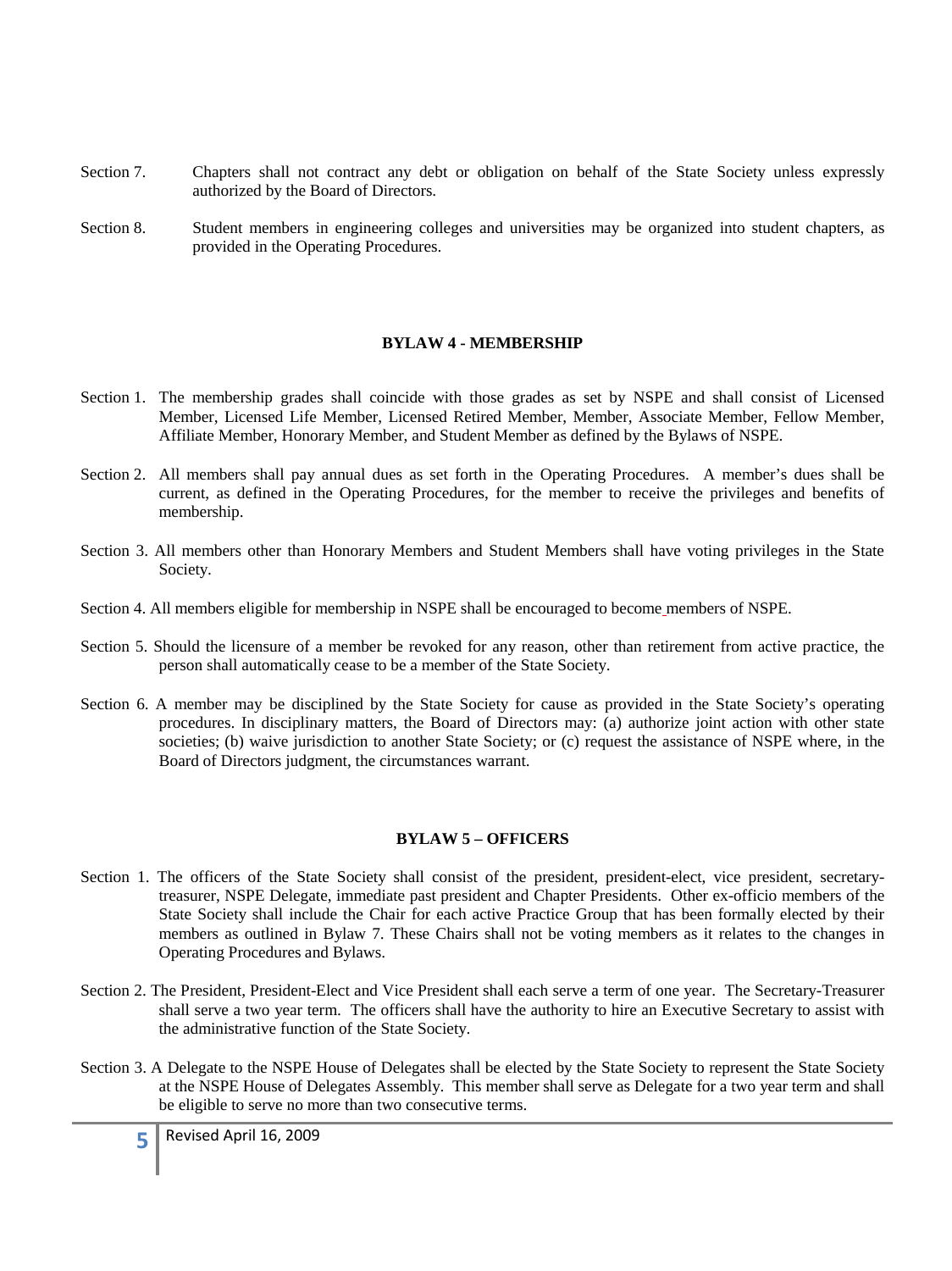- Section 4. Eligibility to nomination, election or retention of a position as an elective officer of the State Society shall be contingent upon residence or employment in the state and membership in the State Society.
- Section 5. The duties of the officers shall be as defined in the operating procedures.
- Section 6. The fiscal responsibilities of the State Society shall be assigned to the Secretary-Treasurer. The Secretary-Treasurer shall be bonded, at the expense of the State Society, for such an amount as determined by the Board of Directors.
- Section 7. The Officers shall assume their respective offices, and the President-Elect elected the previous year shall become President at the conclusion of the annual convention, following their election, and shall hold office until their successors have been duly elected and installed. If the annual convention is not held, the President-Elect shall automatically assume the Presidency for the year on May 1 and all other Officers shall remain in office until their successors have been duly elected and installed.
- Section 8. In the event the president becomes unable to serve, the president-elect shall succeed the president and complete the term of office of the vacating president and then their own term as president. The office of president-elect shall remain vacant until the next Annual Meeting, at which meeting a president-elect shall be installed. A vacancy occurring in any other position shall be filled through election by the Board of Directors, with the exception of the chair of each practice division who shall be selected by that division. Any vacancy shall be filled for the un-expired term of the officer being replaced.

#### **BYLAW 6 –NOMINATION AND ELECTIONS**

- Section 1. Nomination for elective offices shall be made by the Nominating Committee which shall have the immediate Past President as its chair and one member selected by each of the Chapters. In the event the immediate Past President is no longer available, the preceding Past President in line of service shall become chairperson of the Nominating Committee. Members of the Nominating Committee are ineligible for nomination by the Nominating Committee.
- Section 2. Additional nominations, which may include members of the Nominating Committee, may be made from the floor at the annual meeting. Prior consent of the nominee must be obtained before placing the persons name in nomination.
- Section 3. Election of individuals to any open position shall be made at the annual meeting by a plurality vote on secret ballot.
- Section 4. Three (3) nominees are to be submitted, by the Secretary-Treasurer, to the Governor for each vacancy on the State Board of Registration for Professional Engineers and Land Surveyors as prescribed by law and shall be selected as follows:

The Nominations Committee shall submit a list of not less than three (3) names of candidates to the membership at the annual meeting for each vacancy on the North Dakota State Board of Registration for Professional Engineers and Land Surveyors that exists, or will exist, as of July 1. Each voting member present shall vote for one (1) candidate by secret ballot and the candidate receiving a plurality vote shall be number one (1) on the list sent to the Governor. The balloting shall be repeated to determine positions two and three on the list. After each ballot, the membership will be informed of the person selected; the list of candidates for subsequent ballots will not include that person's name. The names of the nominees shall be presented to the Governor in descending order, beginning with the first person selected, and proceeding to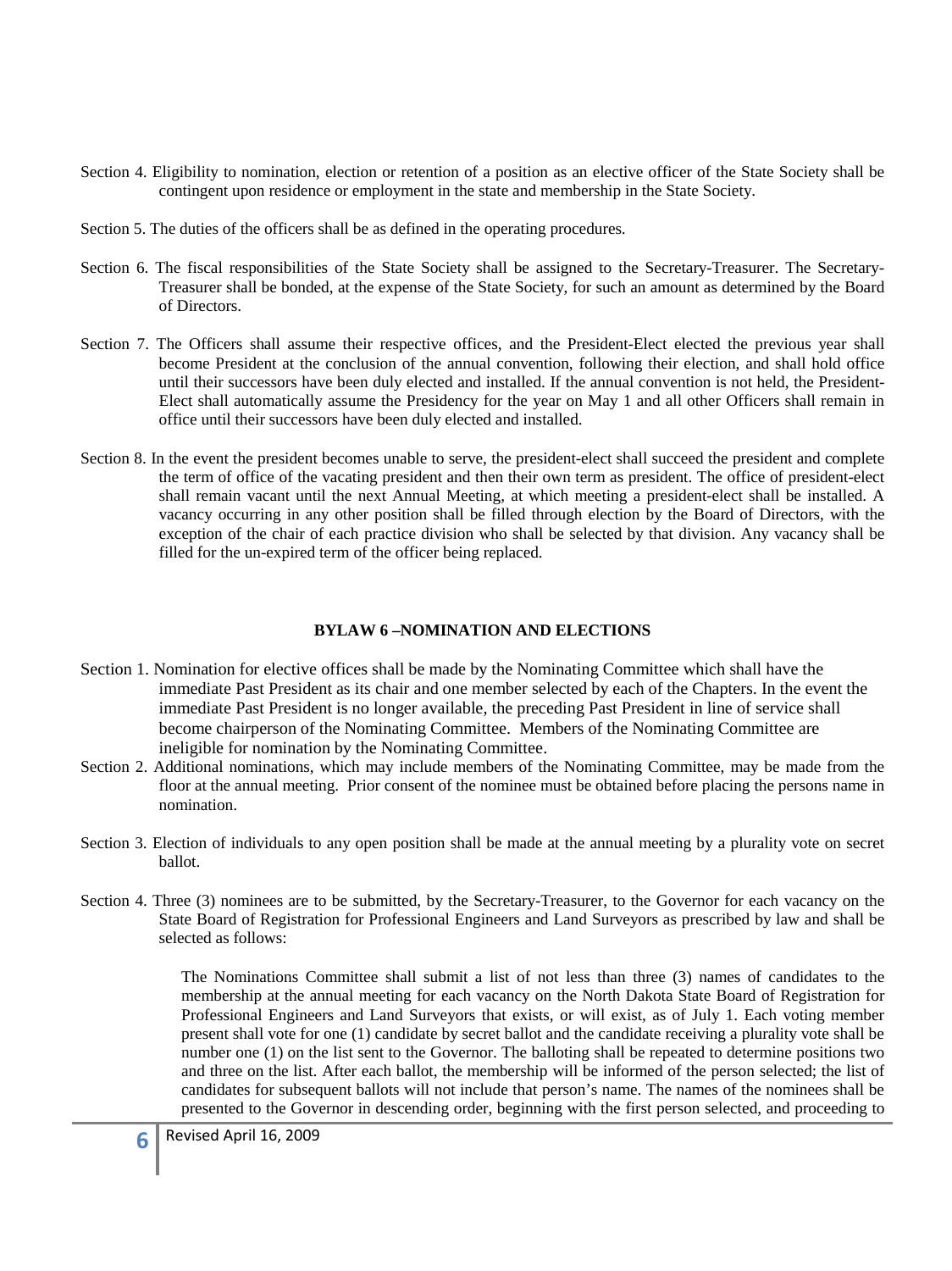the last person selected by the State Society.

- Section 5. The Nominations Committee shall not submit any individual's name, for consideration to the membership at the annual meeting, for any vacancy on the North Dakota State Board of Registration for Professional Engineers and Land Surveyors, who has completed two consecutive five year terms on the North Dakota State Board of Registration for Professional Engineers and Land Surveyors, immediately prior to the forthcoming vacancy.
- Section 6. Election of the Delegate to the House of Delegates shall be made biannually by a plurality vote on individual letter or electronic ballots sent to all voting members of the State Society in good standing, or by such other procedure as determined by the Board of Directors. This ballot may be combined with the ballot for the election of Officers.
- Section 7. The nominee receiving a plurality of votes cast for each respective office shall be declared elected for such office. The elected officers shall be known by the title of the office to which elected, with the suffix "elect" until they assume the duties of their respective offices.

#### **BYLAW 7 – ADMINISTRATION**

- Section 1. The Officers will constitute the Board of Directors. Practice Division and Committee Chairs are encouraged to attend the Board of Directors meetings, but do not have voting rights concerning questions of policy and administering the affairs of the State Society. The Board of Directors shall determine all questions of policy and shall administer the affairs of the State Society under these Bylaws, its established Operating Procedures and the general provisions of the law under which it is incorporated. Ex-officio Members of the Board of Directors include the engineering deans of North Dakota State University and the University of North Dakota, as long as they are members of the State Society. The Executive Secretary shall also be an ex-officio member, but need not be a member of the State Society.
- Section 2. The latest version of Robert's Rules of Order shall be the parliamentary authority for conducting votes and administering the State Society.
- Section 3. A simple majority of the Board of Directors members shall constitute a quorum. An affirmative vote of a majority of the Board of Directors members present at any regular or duly called meeting shall be required to pass any motion not inconsistent with the Bylaws of the State Society. The president shall vote only when necessary to break a tie.
- Section 4. The Board of Directors shall have authority to decide upon any question by means of a letter or electronic ballot directed to all members of the Board of Directors. Procedures for determining a vote by letter or electronic ballot shall be specified in the Operating Procedures. At any point during the voting period when a ballot is voted up or down by a majority of those eligible to vote, that determination is final.
- Section 5. The Board of Directors shall direct the investment and care of funds for the State Society and shall adopt an annual budget and make appropriations for other specific purposes.
- Section 6. No member of the Board of Directors shall receive a salary or compensation from the State Society, except for expenses incurred on behalf of the State Society as approved by the Board of Directors.
- Section 7. The administrative and fiscal year of the State Society shall be the same as the administrative and fiscal year of NSPE.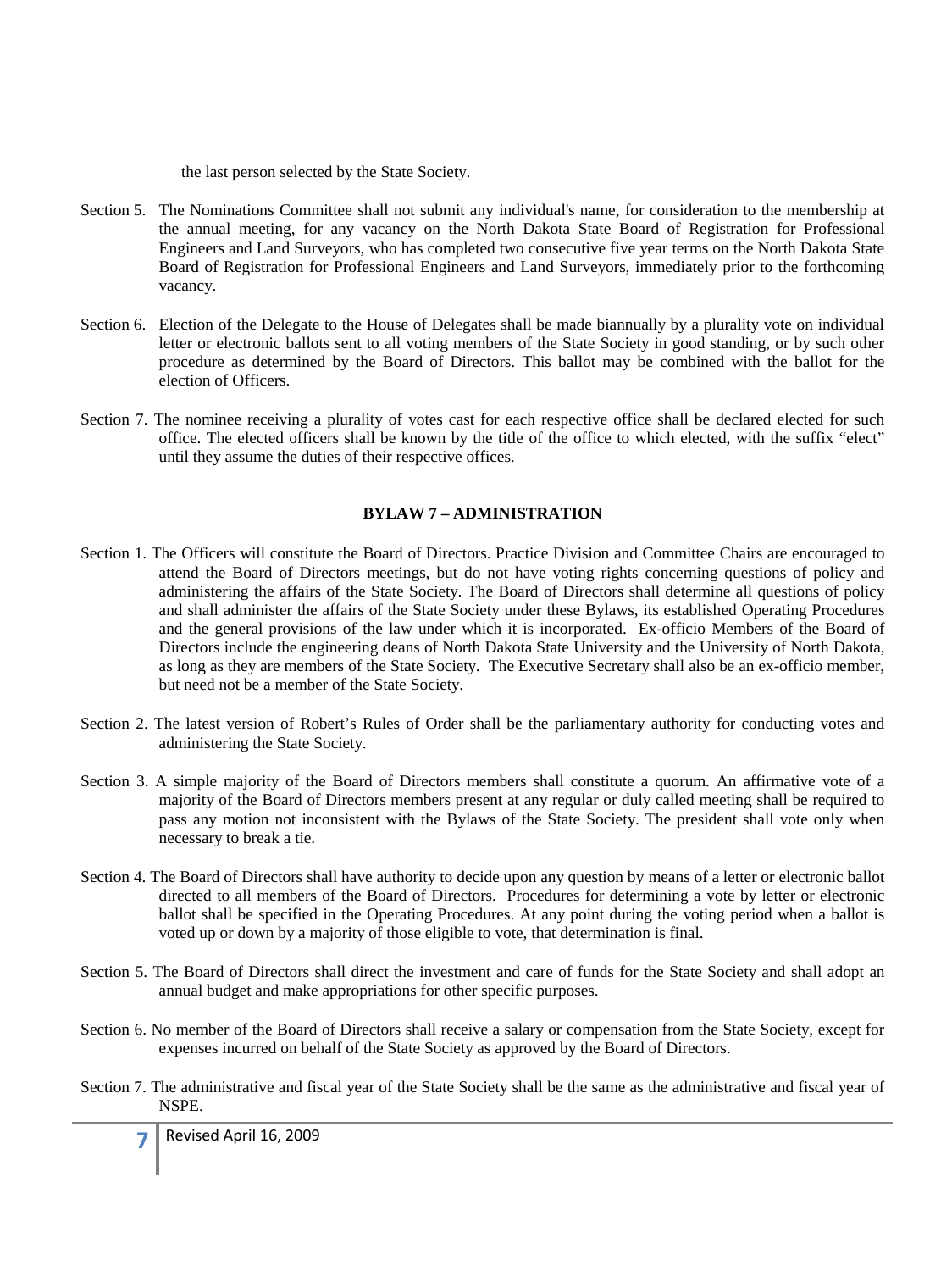Section 8. The location of the headquarters of the State Society shall be determined by the Board of Directors.

Section 9. The Board of Directors shall develop written Operating Procedures, which shall become effective, be amended or be rescinded upon a majority vote of the Board of Directors, unless otherwise indicated by the Board of **Directors** 

#### **BYLAW 8 - MEETINGS**

- Section 1. The State Society shall hold an annual meeting at such time and place as may be selected by the Board of Directors. The meeting shall be open to all members and their guests.
- Section 2. Special meetings of the State Society shall be called by the President on two-thirds vote of the Board of Directors; or upon petition by fifty members of the State Society, or ten per cent of the membership, whichever is the smaller number.

#### **BYLAWS 9 - PRACTICE DIVISIONS**

- Section 1. The establishment of practice divisions is authorized to further the objectives of the State Society. The Chair of each practice Division shall be elected by the membership of each division or in the absence of a formal election, appointed on an annual basis by the Board of Directors.
- Section 2. The Board of Directors may sanction the creation of, or order the dissolution of practice divisions as provided in the Operating Procedures.

#### **BYLAWS 10 - COMMITTEES**

- Section 1. The Chair of the standing committees for the next administrative year shall be selected by the President-Elect prior to the annual meeting. The Committee Chair shall be announced at the annual meeting after the Officers for the coming year have been elected. The remaining members of standing committees shall be appointed by said President-Elect prior to the beginning of the administrative year. The appointments to standing committees shall be subject to concurrence by the Board of Directors.
- Section 2. The duties of the standing committees shall be as outlined in the Operating Procedures.
- Section 3. Special committees shall be appointed by the President, subject to concurrence by the Board of Directors.
- Section 4. The duties of special committees shall be defined by the Board of Directors.

#### **BYLAW 11 – AMENDMENTS**

Section 1. Amendments to these Bylaws may be proposed by: (a) a majority vote of the entire Board of Directors; or (b) a petition signed by not less than 10 percent of the members of this State Society or 50 such members whichever